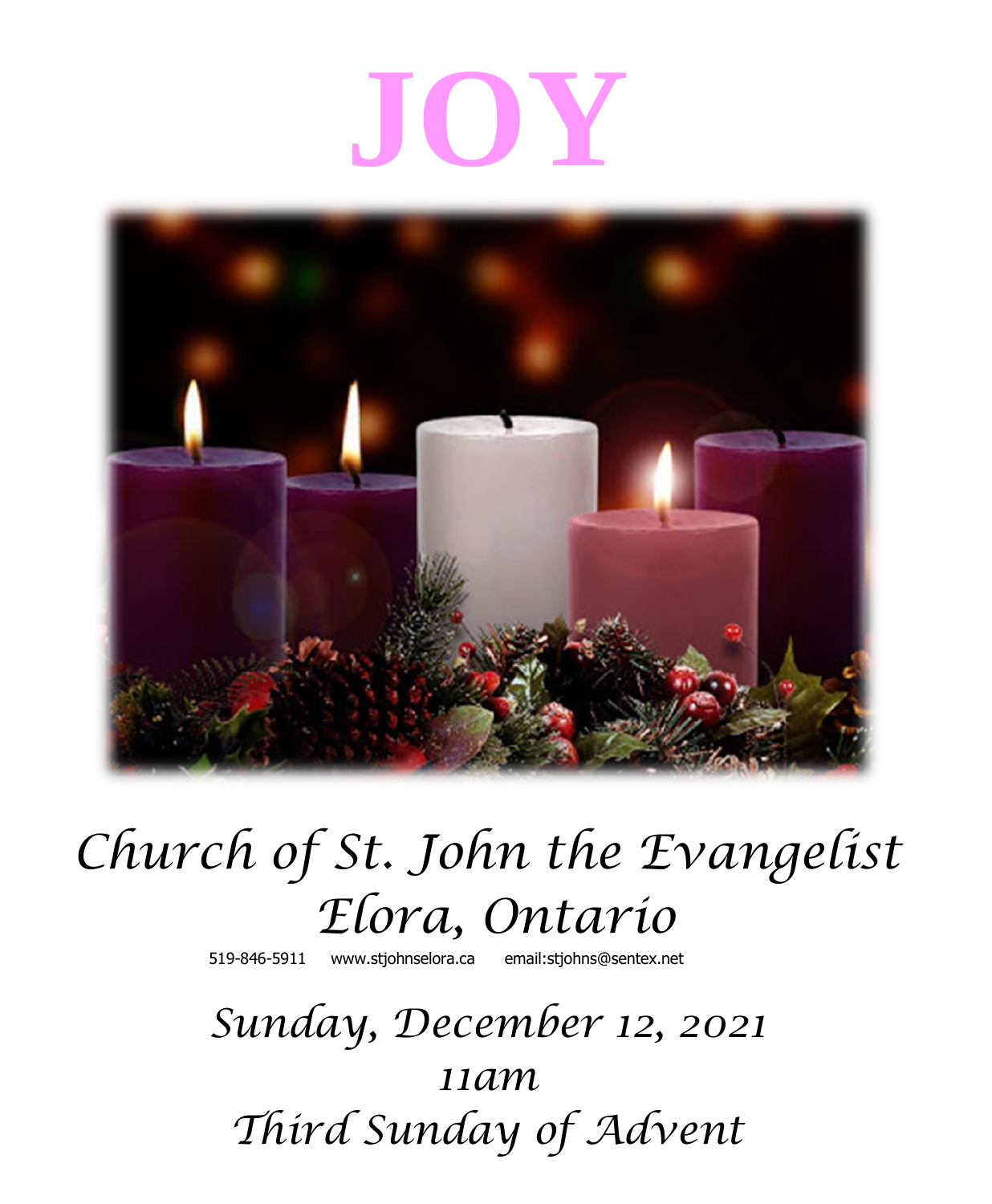# **Third Sunday of Advent November 28, 2021**

# **11:00 am Choral Mattins (BCP)**

*Welcome to an in-person liturgy at St. John's. According to Diocesan Guidelines (November 1)* 

 *Keep your face mask on, keep a 2m distance with people from other households.*

*Congregational singing is allowed, softly with face masks on.*

*Tea, coffee or food will not be served.*

*The 11am liturgy is live-streamed to the St. John's Elora YouTube Channel.*

*There is no offertory hymn. You are encouraged to give your donation online electronically or using the "Offering Box" located at the church doors.*

*Please greet one another and socialize outdoors.*

*---------------------------------------------* 

*St. John's church sits on the traditional unceded territories of the Attawandaron, Mississauga, and Haudenosaunee First Nations. These lands are covered by the Between the Lakes Treaty and the Haldemand land grant. These lands are also part of The Dish With One Spoon Treaty, all subsequent newcomers have been invited into this treaty in the spirit of peace, friendship and respect. Today this land is home to many diverse Inuit, Metis and First Nations peoples.*

*"Look up and raise your heads, because your redemption is drawing near."*

– Luke 21.28

# **Introit: Rejoice in the Lord, Alway** (anonymous)

# **Opening Hymn 98 Hark the Glad Sound** (vv 1,2,4)

*Hark the glad sound! The Saviour comes, the Saviour promised long: let every heart prepare a throne, and every voice a song.*

*Christ comes, the prisoners to release in Satan`s bondage held; the gates of brass before him burst; and iron fetters yield.*

*Our glad hosannas, Prince of Peace, thy welcome shall proclaim; and heaven`s eternal arches ring with thy beloved name.*

Minister: Dearly beloved, the Scripture moveth us in sundry places to acknowledge and confess our manifold sins and wickedness; and that we should not dissemble nor cloke them before the face of Almighty God our heavenly Father; but confess them with an humble, lowly, penitent, and obedient heart; to the end that we may obtain forgiveness of the same, by his infinite goodness and mercy. And although we ought at all times humbly to acknowledge our sins before God; yet ought we most chiefly so to do, when we assemble and meet together to render thanks for the great benefits that we have received at his hands, to set forth his most worthy praise, to hear his most holy Word, and to ask those things which are requisite and necessary, as well for the body as the soul.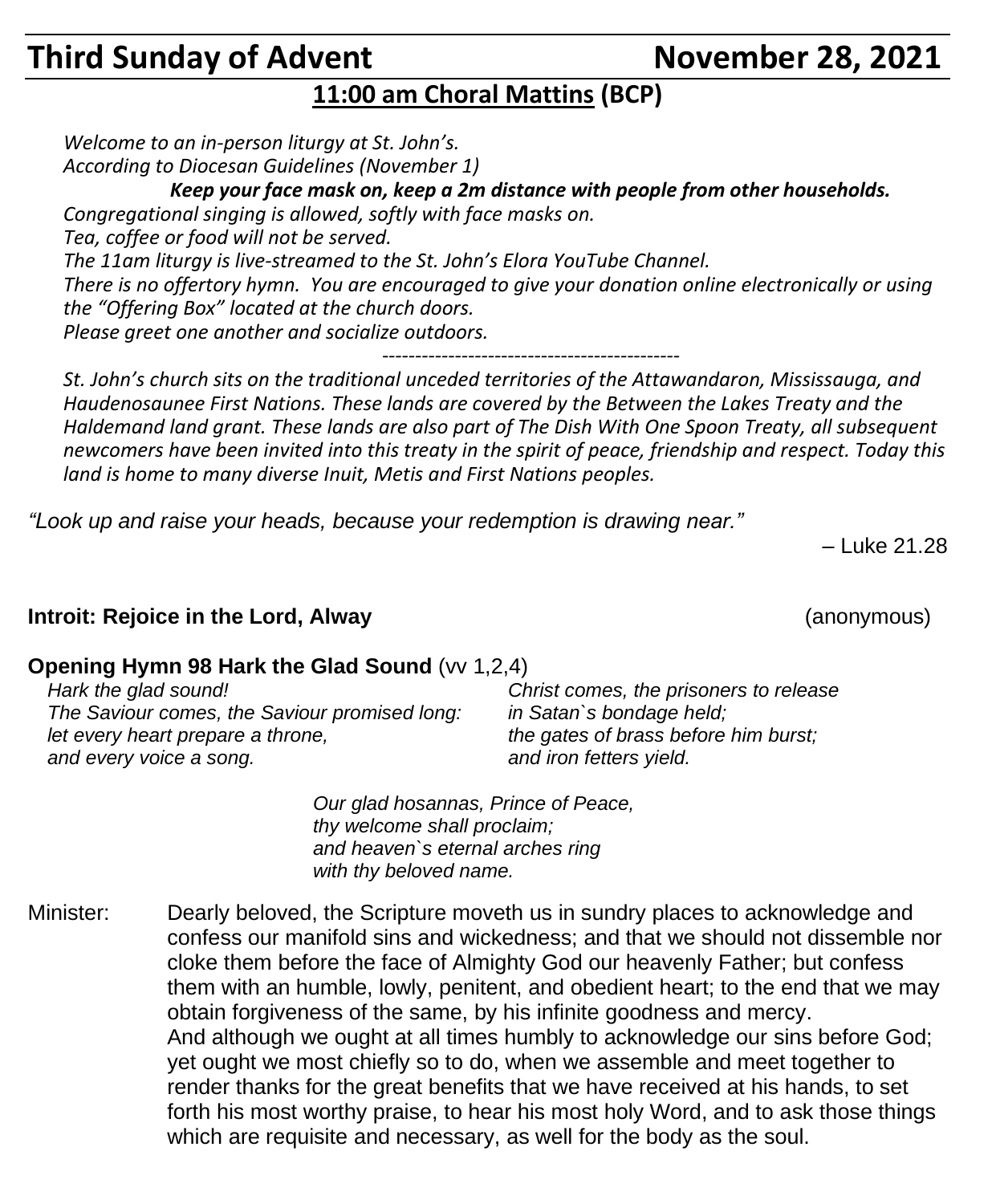Wherefore I pray and beseech you, as many as are here present, to accompany me with a pure heart and humble voice unto the throne of the heavenly grace.

*(you may kneel or sit for prayer)*

Minister: ALMIGHTY and most merciful Father,

- All: **We have erred and strayed from thy ways like lost sheep, we have followed too much the devices and desires of our own hearts, we have offended against thy holy laws, we have left undone those things which we ought to have done, and we have done those things which we ought not to have done; and there is no health in us. But thou, O Lord, have mercy upon us, miserable offenders. Spare thou them, O God, which confess their faults. Restore thou them that are penitent; according to thy promises declared unto humankind in Christ Jesu our Lord. And grant, O most merciful Father, for his sake, that we may hereafter live a godly, righteous, and sober life, to the glory of thy holy Name. Amen.**
- Minister: Almighty God, the Father of our Lord Jesus Christ, who desireth not the death of a sinner, but rather that they may turn from their wickedness, and live, hath given power and commandment to his ministers, to declare and pronounce to his people, being penitent, the absolution and remission of their sins. God pardoneth and absolveth all them that truly repent and unfeignedly believe his holy Gospel.

Wherefore we beseech him to grant us true repentance and his Holy Spirit, that those things may please him which we do at this present, and that the rest of our life hereafter may be pure and holy; so that at the last we may come to his eternal joy; through Jesus Christ our Lord. **Amen.**

| Responses are sung.                |                                                                           |  |  |  |
|------------------------------------|---------------------------------------------------------------------------|--|--|--|
| Minister:                          | O LORD, open thou our lips;                                               |  |  |  |
| All:                               | And our mouth shall show forth thy praise.                                |  |  |  |
| Minister:                          | O God, make speed to save us;                                             |  |  |  |
| All:                               | O Lord, make haste to help us.                                            |  |  |  |
| (Congregation is invited to stand) |                                                                           |  |  |  |
| Minister:                          | Glory be to the Father, and to the Son, and to the Holy Ghost;            |  |  |  |
| All:                               | as it was in the beginning, is now, and ever shall be, world without end. |  |  |  |
|                                    | Amen.                                                                     |  |  |  |
| Minister:                          | Praise ye the Lord;                                                       |  |  |  |
| All:                               | The Lord's Name be praised.                                               |  |  |  |

*(Congregation may join the Choir in singing)*

# **Canticle Jubilate Deo**

*O be joyful in the Lord, all ye lands; serve the Lord with gladness and come before his presence with a song. Be ye sure that the Lord he is God: it is he that hath made us and not we ourselves; we are his people, and the sheep of his pasture.*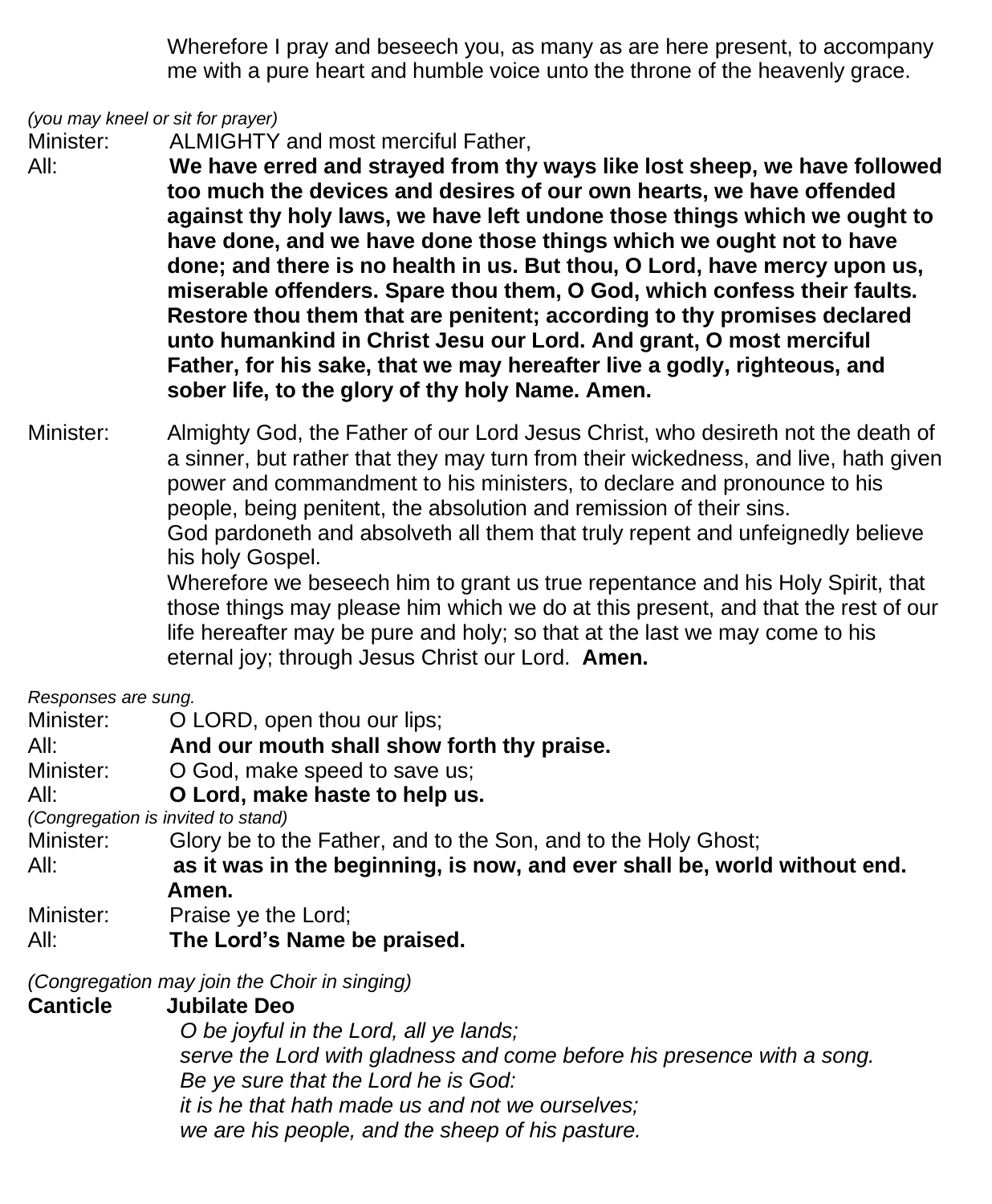*O go your way into his gates with thanksgiving, and into his courts with praise. be thankful unto him and speak good of his name. For the Lord is gracious, His mercy is everlasting; and his truth endureth from generation to generation.*

# **FIRST LESSON**

Zephaniah 3.14-20

Sing aloud, O daughter Zion; shout, O Israel! Rejoice and exult with all your heart, O daughter Jerusalem! The Lord has taken away the judgements against you, he has turned away your enemies. The king of Israel, the Lord, is in your midst; you shall fear disaster no more. On that day it shall be said to Jerusalem: Do not fear, O Zion; do not let your hands grow weak. The Lord, your God, is in your midst, a warrior who gives victory; he will rejoice over you with gladness, he will renew you in his love; he will exult over you with loud singing as on a day of festival. I will remove disaster from you, so that you will not bear reproach for it. I will deal with all your oppressors at that time. And I will save the lame and gather the outcast, and I will change their shame into praise and renown in all the earth. At that time I will bring you home, at the time when I gather you; for I will make you renowned and praised among all the peoples of the earth, when I restore your fortunes before your eyes, says the Lord.

**Psalm 33.1-11** (sung by choir)

Rejoice in the Lord, O ye righteous; for it becometh well the just to be thankful.

Praise the Lord with harp: sing praises unto him with the lute, and instrument of ten strings.

Sing unto the Lord a new song: sing praises lustily with a good courage.

For the word of the Lord is true, and all his works are faithful.

He loveth righteousness and judgement: the earth is full of the goodness of the Lord.

By the word of the Lord were the heavens made, and all the host of them by the breath of his mouth.

He gathereth the waters of the sea together, as it were in a bottle, and layeth up the deep, as in a treasure-house.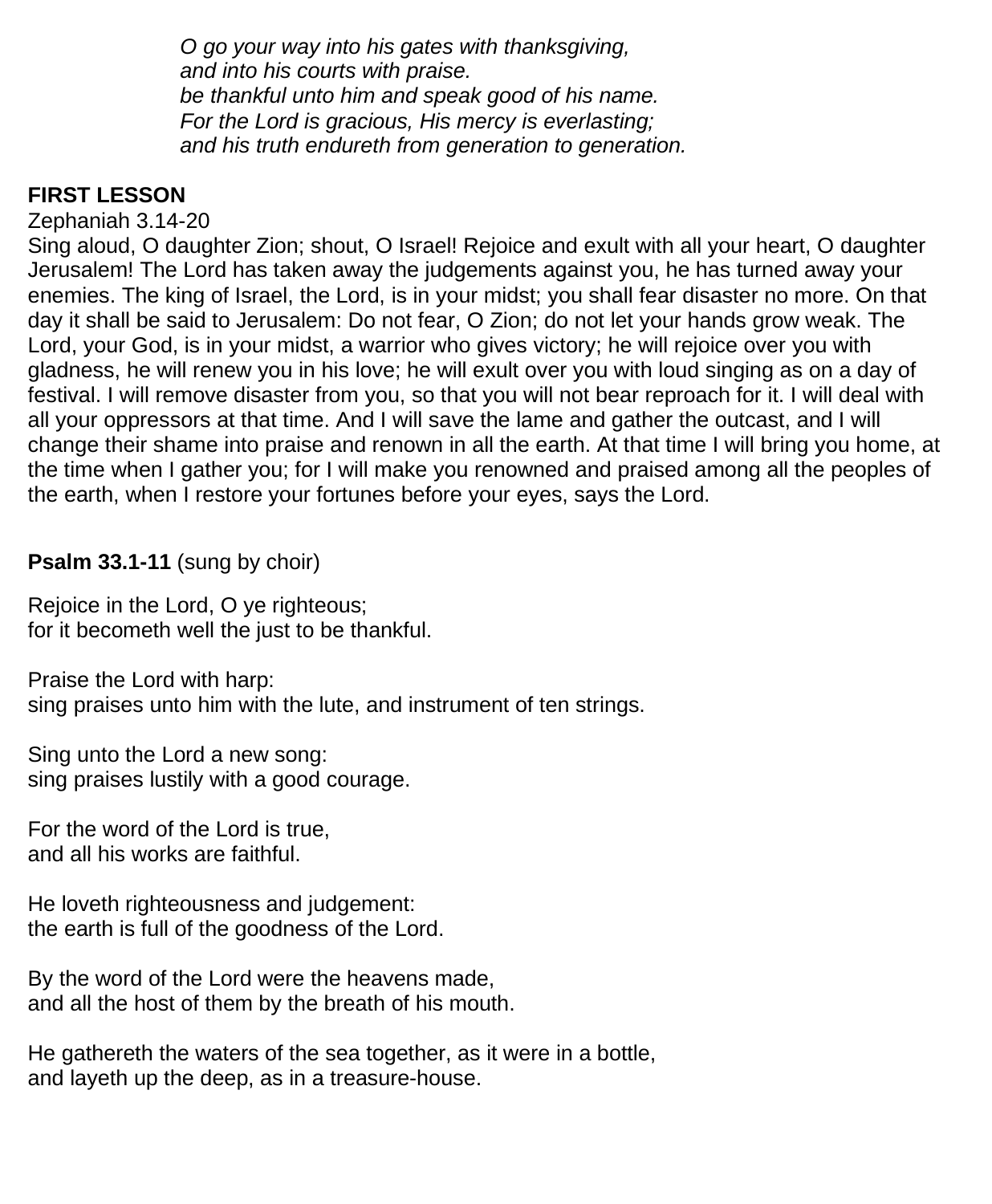Let all the earth fear the Lord; stand in awe of him, all ye that dwell in the world.

For he spake, and it was done: he commanded, and it stood fast.

The Lord bringeth the counsel of the nations to nought, and maketh the devices of the peoples to be of none effect.

The counsel of the Lord shall endure for ever, and the thoughts of his heart from generation to generation.

Glory be to the Father, and to the Son, and to the Holy Ghost; as it was in the beginning, is now, and ever shall be, world without end. Amen.

# **SECOND LESSON**

Luke 3.7-18

John said to the crowds that came out to be baptized by him, "You brood of vipers! Who warned you to flee from the wrath to come? Bear fruits worthy of repentance. Do not begin to say to yourselves, 'We have Abraham as our ancestor'; for I tell you, God is able from these stones to raise up children to Abraham. Even now the ax is lying at the root of the trees; every tree therefore that does not bear good fruit is cut down and thrown into the fire." And the crowds asked him, "What then should we do?" In reply he said to them, "Whoever has two coats must share with anyone who has none; and whoever has food must do likewise." Even tax collectors came to be baptized, and they asked him, "Teacher, what should we do?" He said to them, "Collect no more than the amount prescribed for you." Soldiers also asked him, "And we, what should we do?" He said to them, "Do not extort money from anyone by threats or false accusation, and be satisfied with your wages." As the people were filled with expectation, and all were questioning in their hearts concerning John, whether he might be the Messiah, John answered all of them by saying, "I baptize you with water; but one who is more powerful than I is coming; I am not worthy to untie the thong of his sandals. He will baptize you with the Holy Spirit and fire. His winnowing fork is in his hand, to clear his threshing floor and to gather the wheat into his granary; but the chaff he will burn with unquenchable fire." So, with many other exhortations, he proclaimed the good news to the people.

# *(Please stand as you are able)*

Minister: I believe in God

All: **the Father Almighty, maker of heaven and earth: and in Jesus Christ his only Son our Lord, who was conceived by the Holy Ghost, born of the Virgin Mary, suffered under Pontius Pilate, was crucified, dead, and buried: He descended into hell; the third day he rose again from the dead; He ascended into heaven, and sitteth on the right hand of God the Father Almighty; from thence he shall come to judge the quick and the dead.**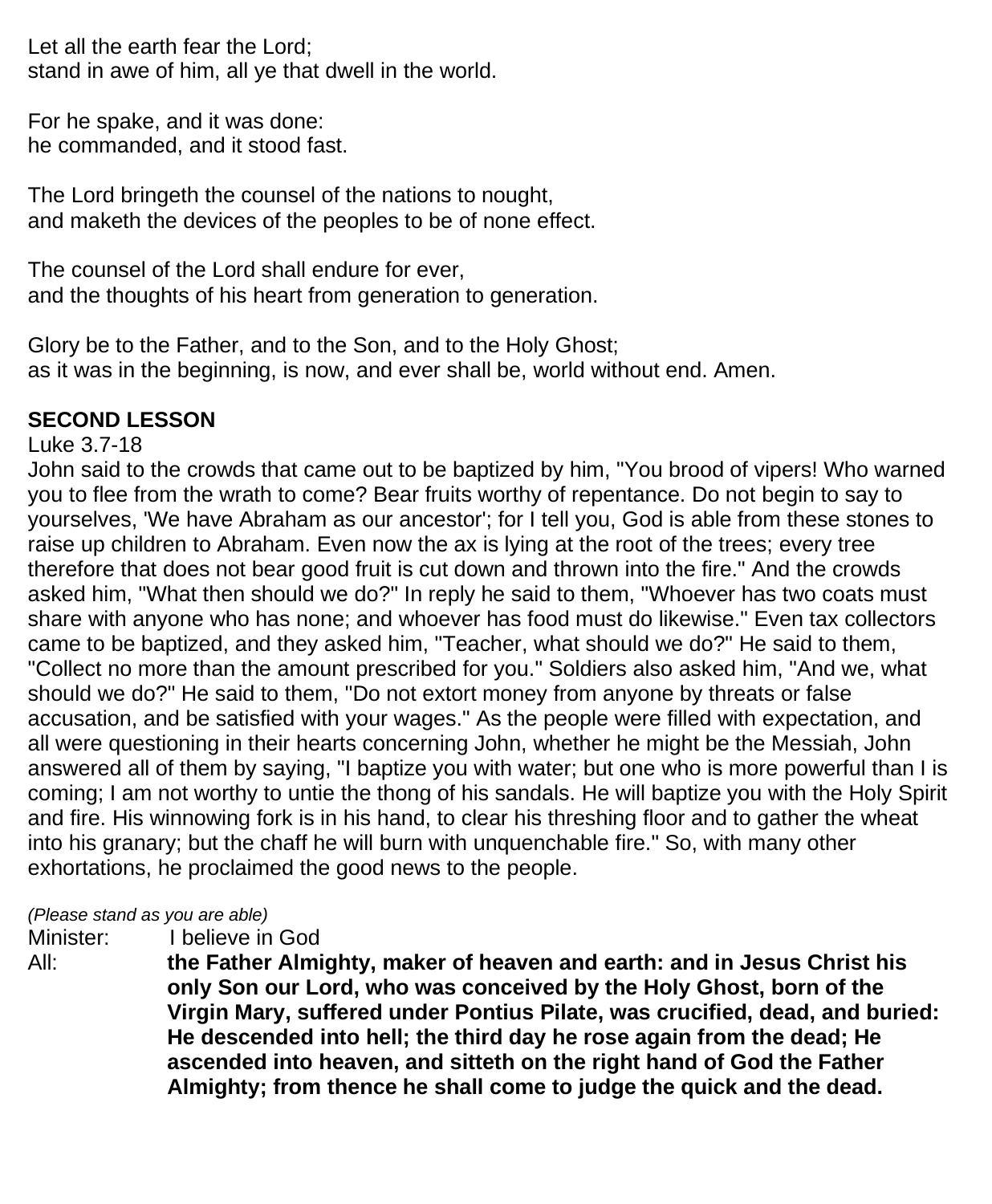**I believe in the Holy Ghost; the holy Catholic Church; the communion of saints; the forgiveness of sins; the resurrection of the body, and the life everlasting. Amen.**

| Responses are sung.<br>Minister:<br>All: | The Lord be with you;<br>And with thy spirit.                                                                                                                                                                                                                                                                |  |  |  |  |
|------------------------------------------|--------------------------------------------------------------------------------------------------------------------------------------------------------------------------------------------------------------------------------------------------------------------------------------------------------------|--|--|--|--|
| Minister.                                |                                                                                                                                                                                                                                                                                                              |  |  |  |  |
|                                          | Let us pray.<br>(congregation is invited to kneel or sit)                                                                                                                                                                                                                                                    |  |  |  |  |
| Choir:                                   | Lord, have mercy upon us.                                                                                                                                                                                                                                                                                    |  |  |  |  |
|                                          | Christ, have mercy upon us.                                                                                                                                                                                                                                                                                  |  |  |  |  |
|                                          | Lord, have mercy upon us.                                                                                                                                                                                                                                                                                    |  |  |  |  |
| All:                                     | OUR Father who art in heaven, hallowed be thy Name, thy kingdom come,<br>thy will be done, on earth as it is in heaven. Give us this day our daily<br>bread; and forgive us our trespasses, as we forgive them that trespass<br>against us; and lead us not into temptation, but deliver us from evil. Amen. |  |  |  |  |
| Minister:                                | O Lord, show thy mercy upon us;                                                                                                                                                                                                                                                                              |  |  |  |  |
| All:                                     | And grant us thy salvation.                                                                                                                                                                                                                                                                                  |  |  |  |  |
| Minister:                                | O Lord, save the Queen;                                                                                                                                                                                                                                                                                      |  |  |  |  |
| All:                                     | And mercifully hear us when we call upon thee.                                                                                                                                                                                                                                                               |  |  |  |  |
| Minister:                                | Endue thy Ministers with righteousness;                                                                                                                                                                                                                                                                      |  |  |  |  |
| All:                                     | And make thy chosen people joyful.                                                                                                                                                                                                                                                                           |  |  |  |  |
| Minister:                                | O Lord, save thy people;                                                                                                                                                                                                                                                                                     |  |  |  |  |
| All:                                     | And bless thine inheritance.                                                                                                                                                                                                                                                                                 |  |  |  |  |
| Minister:                                | Give peace in our time, O Lord;                                                                                                                                                                                                                                                                              |  |  |  |  |
| All:                                     | And evermore mightily defend us.                                                                                                                                                                                                                                                                             |  |  |  |  |
| Minister:                                | O God, make clean our hearts within us;                                                                                                                                                                                                                                                                      |  |  |  |  |
| All:                                     | And take not thy Holy Spirit from us.                                                                                                                                                                                                                                                                        |  |  |  |  |

Collect for the Day

Almighty God, give us grace that we may cast away the works of darkness, and put upon us the armour of light, now in the time of this mortal life, in which thy Son Jesus Christ came to visit us in great humility; that in the last day, when he shall come again in his glorious Majesty, to judge both the quick and the dead, we may rise to the life immortal; through him who liveth and reigneth with thee and the Holy Spirit, now and ever. **Amen.**

O Lord Jesu Christ, who at the first coming didst send thy messenger to prepare thy way before thee: Grant that the ministers and stewards of thy mysteries may likewise so prepare and make ready thy way, by turning the hearts of the disobedient to the wisdom of the just, that at thy second coming to judge the world we may be found an acceptable people in thy sight; who livest and reignest with the Father and the Holy Spirit, ever one God, world with out end. **Amen.**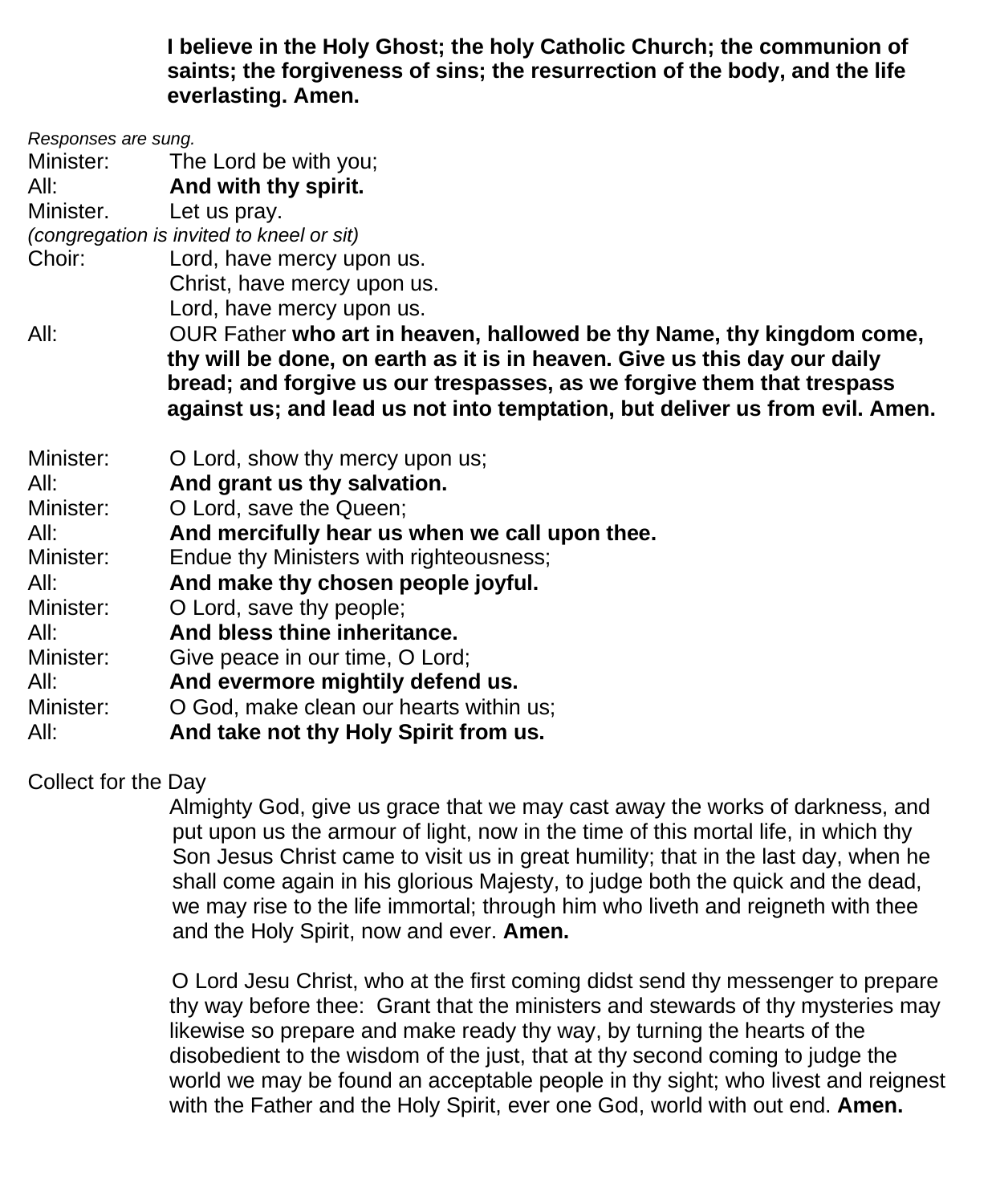# The Second Collect, for Peace.

O God, who art the author of peace and lover of concord, in knowledge of whom standeth our eternal life, whose service is perfect freedom: Defend us thy humble servants in all assaults of our enemies; that we, surely trusting in thy defence, may not fear the power of any adversaries; through the might of Jesus Christ our Lord. **Amen.**

# The Third Collect, for Grace.

O LORD our heavenly Father, Almighty and everlasting God, who hast safely brought us to the beginning of this day: Defend us in the same with thy mighty power; and grant that this day we fall into no sin, neither run into any kind of danger; but that all our doings may be ordered by thy governance, to do always that is righteous in thy sight; through Jesus Christ our Lord. **Amen.**

# **Hymn 103 On Jordan`s Bank** (vv 1,2,5)

*On Jordan`s bank, The Baptist`s cry announces that the Lord is nigh; Awake and hearken, for he brings glad tidings of the King of kings.*

*Then cleansed be every breast from sin; make straight the way for God within. Prepare we in our hearts a home, where such a mighty guest may come.*

*All praise, eternal Son, to thee whose advent doth thy people free, whom with the Father we adore and Holy Ghost for evermore.*

# **Homily** Rev'd Canon Paul Walker

# **Anthem This is the Record of John** Orlando Gibbons

*This is the record of John, when the Jews sent priests and Levites from Jerusalem to ask him, Who art thou? And he confessed and denied not, and said plainly, I am not the Christ.*

*And they asked him, What art thou then? Art thou Elias? And he said, I am not. Art thou the prophet? And he answered, No.*

*Then said they unto him, What art thou? that we may give an answer unto them that sent us. What sayest thou of thyself? And he said, I am the voice of him that crieth in the wilderness, Make straight the way of the Lord.*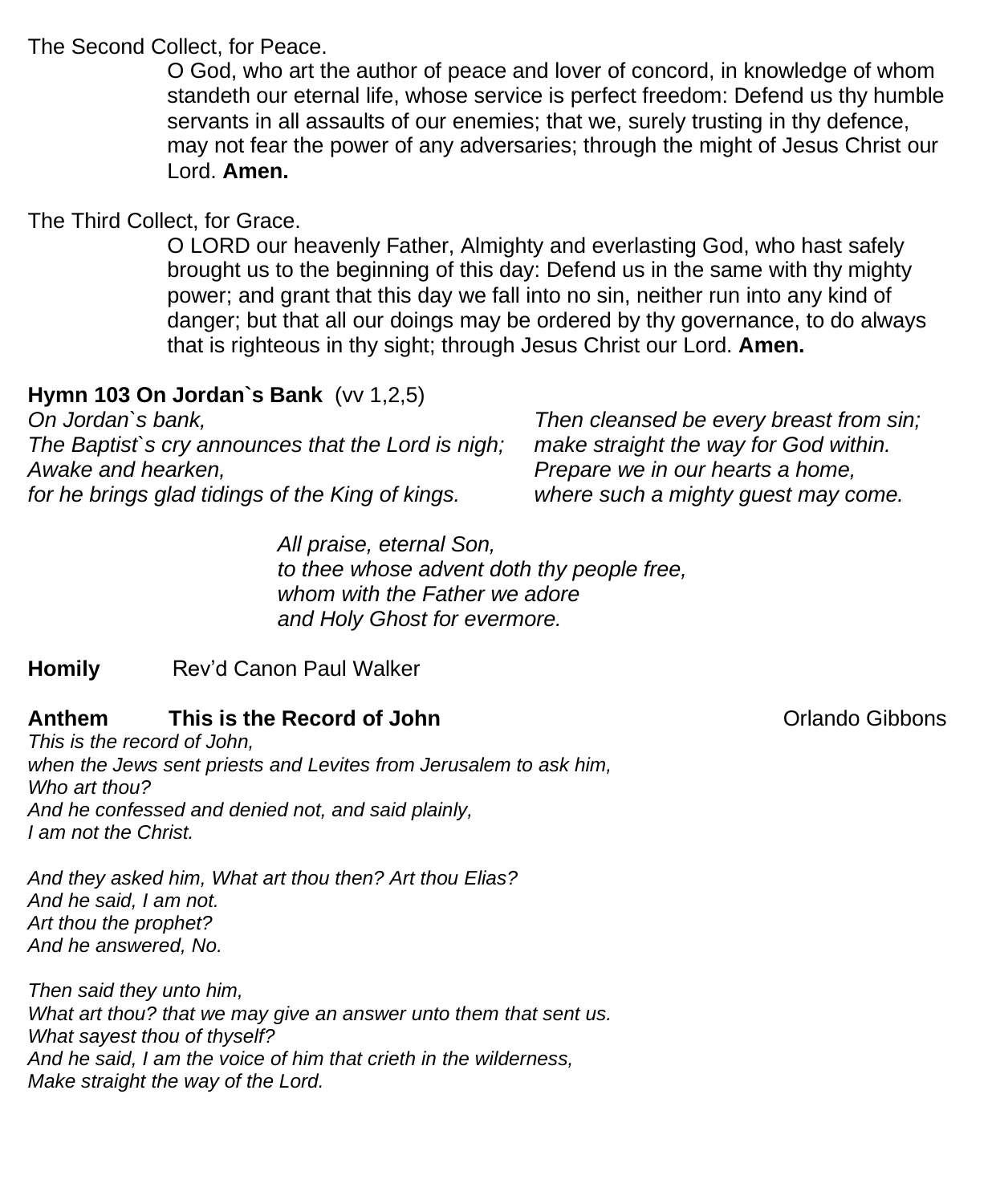Closing Prayers for the church, the community, and the world. *(you may kneel or sit for the prayers)*

A Prayer of Saint Chrysostom.

ALMIGHTY God, who hast given us grace at this time with one accord to make our common supplications unto thee; and dost promise that when two or three are gathered together in thy Name thou wilt grant their requests: Fulfil now, O Lord, the desires and petitions of thy servants, as may be most expedient for them; granting us in this world knowledge of thy truth, and in the world to come life everlasting. **Amen.**

The Grace **May the grace of our Lord Jesus Christ, the love of God, and the fellowship of the Holy Spirit, be with us all evermore. Amen.**

**POSTLUDE** Chorale Prelude on Lord Christ, the Only Son of God JS Bach

*Please allow people closest to the door to exit first.*

# *PLEASE KEEP A PHYSICAL DISTANCE FROM ONE ANOTHER AND GREET ONE ANOTHER OUTDOORS.*

*Flowers are given to the glory of God and in loving memory of Veronica Punnett, the gift of her husband Gerald.*

*Contact Elaine Dightam if you would like to give flowers in memory of loved ones who have died, or in thanksgiving for an anniversary, birthday or event. You can contact Elaine at 519-843-5091*

| Readers          | Lesley Bouza, Chris Rynberk                                                                                                    |
|------------------|--------------------------------------------------------------------------------------------------------------------------------|
| Greeters         | Jane Rapp, Charlotte Logan                                                                                                     |
| <b>Singers</b>   | Lesley Bouza, Audrey Coates, Emily Petrenko, Christina Stelmacovich,<br>Lanny Fleming, Quade Nielsen, Luke Maclean, Matt Oxley |
| Video Technician | Steve Hornett                                                                                                                  |
| Flower Guild     | Nancy Knudstrup, Judy Briggs                                                                                                   |

# **ANNOUNCEMENTS DECEMBER 12, 2021**

# **Gathering for Worship Safely**

In an effort to reduce the amount of time spend indoors, unless you have mobility challenges or you are involved in the leadership of the liturgy, please do not enter the church until 20 minutes before the start of the service.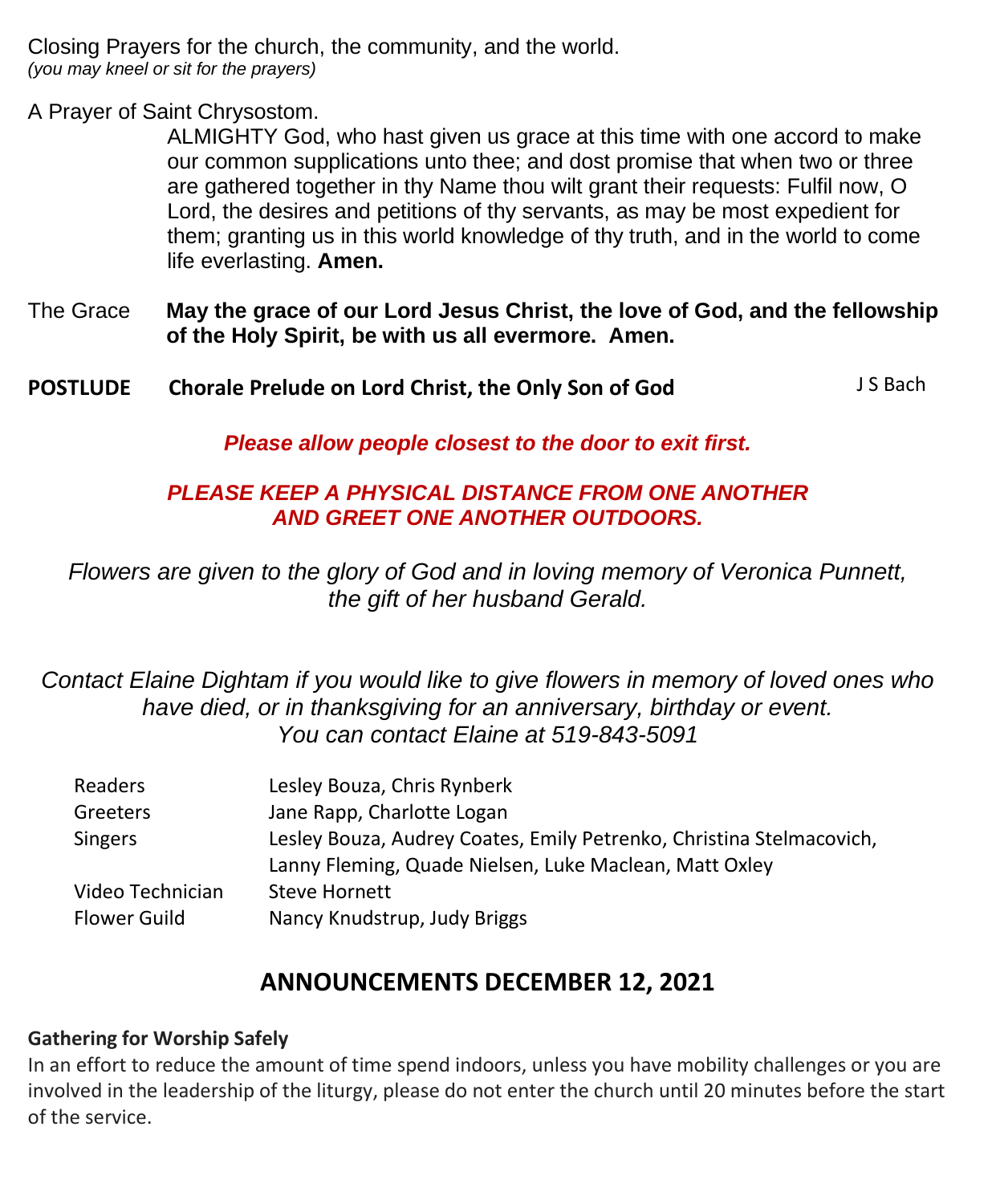We are monitoring the balance between open doors for ventilation and temperature, so doors will be open before and after the liturgy, and the east vestry door will remain open in the building during he liturgy.

Please keep a physical distance from people not in your household. Face masks are required at all time indoors.

For the purposes of screening and contact tracing it is important that you register each week online before Saturday at 6pm, or if you do not have a computer, please call the office before Friday. If you have any questions about your registration you can contact Thomas Littlewood at [reservations.stjohnselora@gmail.com](mailto:reservations.stjohnselora@gmail.com)

# **Pastoral Care**

If you know of someone in need of pastoral care, please contact a member of the clergy directly.

# **Keeping in Touch**

Each week copies of the Order of Service and Sermon Text notes are mailed or hand delivered to a group of people who do not have access to a computer and may not be able to attend in-person services because of health restrictions. If you know of someone who needs to be included on this list please contact Susan Edwards through the office at 519-846-5911.

# **Food Bank**

The Centre Wellington Food Bank is in need of food items. You can bring non-perishable food items to the hamper in the church, or deliver them directly to the Food Bank at 105 Queen Street West in Fergus.

#### **Church Calendars**

Canadian Church Calendars for \$5.00 and Anglican Church Calendars for \$10.00 are available at the back of the church and in the Parish Centre. Place your money in the "Offering Box" at either entrance to the church.

#### **Offering Envelopes**

The 2022 Offering Envelopes are available for pick up at the back of the church. If you do not see your box there or you would like to get a box of Offering Envelopes, please contact Steve Hornett at [givings.stjohnselora@gmail.com](mailto:givings.stjohnselora@gmail.com) or call him at 519-846-5911.

#### **Christmas Services**

Registration for all Christmas services will be open on the home page of our website on December 12. Please register early as we have limited capacity. Service times and capacity are subject to change depending on public health and diocesan guidelines.

# **Christmas Flowers**

If you would like to contribute to the cost of flowers for the Christmas season with a donation in memory of loved ones, please contact Elaine Dightam at 519-843-5091.